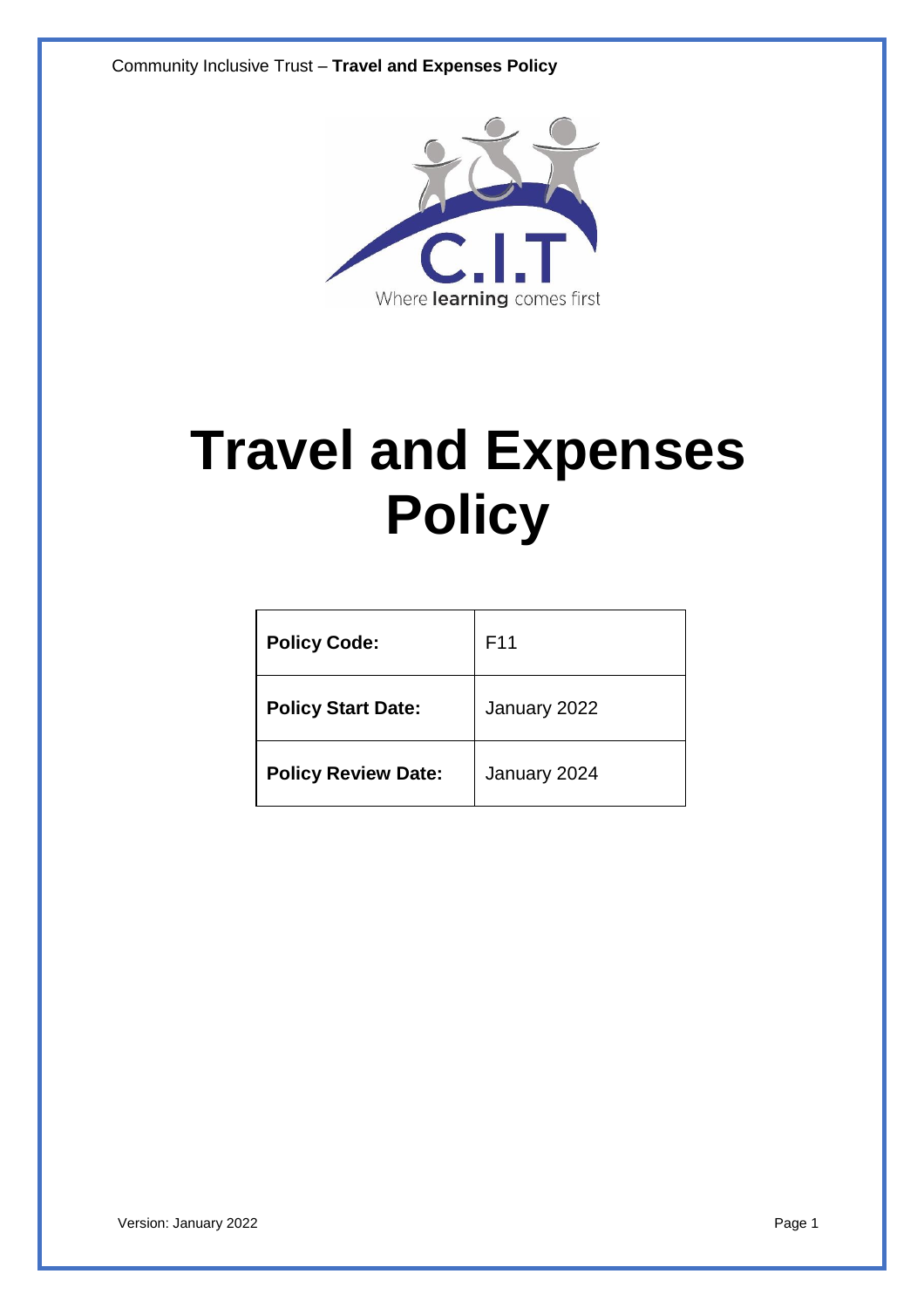# **1. Purpose**

It is the purpose of this policy to define the procedures that must be followed when making CIT related travel arrangements and claiming for expenses that have been incurred in connection with CIT business within the Trust.

# **2. Scope**

This document is to be used as a basis for:

- 2.1 Setting out the CIT policy relating to business travel and expenses and clearly state the types of expenditure that can and cannot be reimbursed.
- 2.2 Ensuring reasonable standards of service, comfort, convenience and safety for those who need to travel on CIT business whilst achieving best value for money.
- 2.3 Ensuring that CIT complies with the requirements of the HMRC rules and requirements for tax dispensation.
- 2.4 Defining the process for claiming necessary expenses.
- 2.5 Provided that the procedures set out in this policy are followed, no additional tax or National Insurance Contribution liability will arise and staff need not report details of expenses reimbursed on their tax returns.

#### **3. Responsibilities**

- 3.1 This policy applies to:
	- 3.1.1 Employees of CIT, Trust Board Trustees, Trust Board Members and Local School Board members,
	- 3.1.2 Students of the organisation who are required to travel for learning and research purposes,
	- 3.1.3 Other representatives of CIT (e.g. visitors) where the travel is directly related to academic (learning and/or research) purposes organised or authorised by CIT.
- 3.2 This policy does not apply to:
	- 3.2.1 Individuals that are self-employed, or work as contractors or consultants for CIT.
- 3.3 CIT will pay for all reasonable expenses incurred by CIT employees, students and representatives (as defined above) whilst they carry out their assigned duties.
- 3.4 The rules of this policy shall apply to all travel and expense claims. Where funding has been provided by an external funding body and their rules conflict with the CIT's travel and expenses policy rules, then CIT's rules will have precedence. All payments of expenses are subject to HMRC rules.
- 3.5 This is an overarching document for the Trust and all academies within are expected to implement this policy without exception.
- 3.6 CIT assumes no obligation to reimburse expense claims that are not compliant with this policy.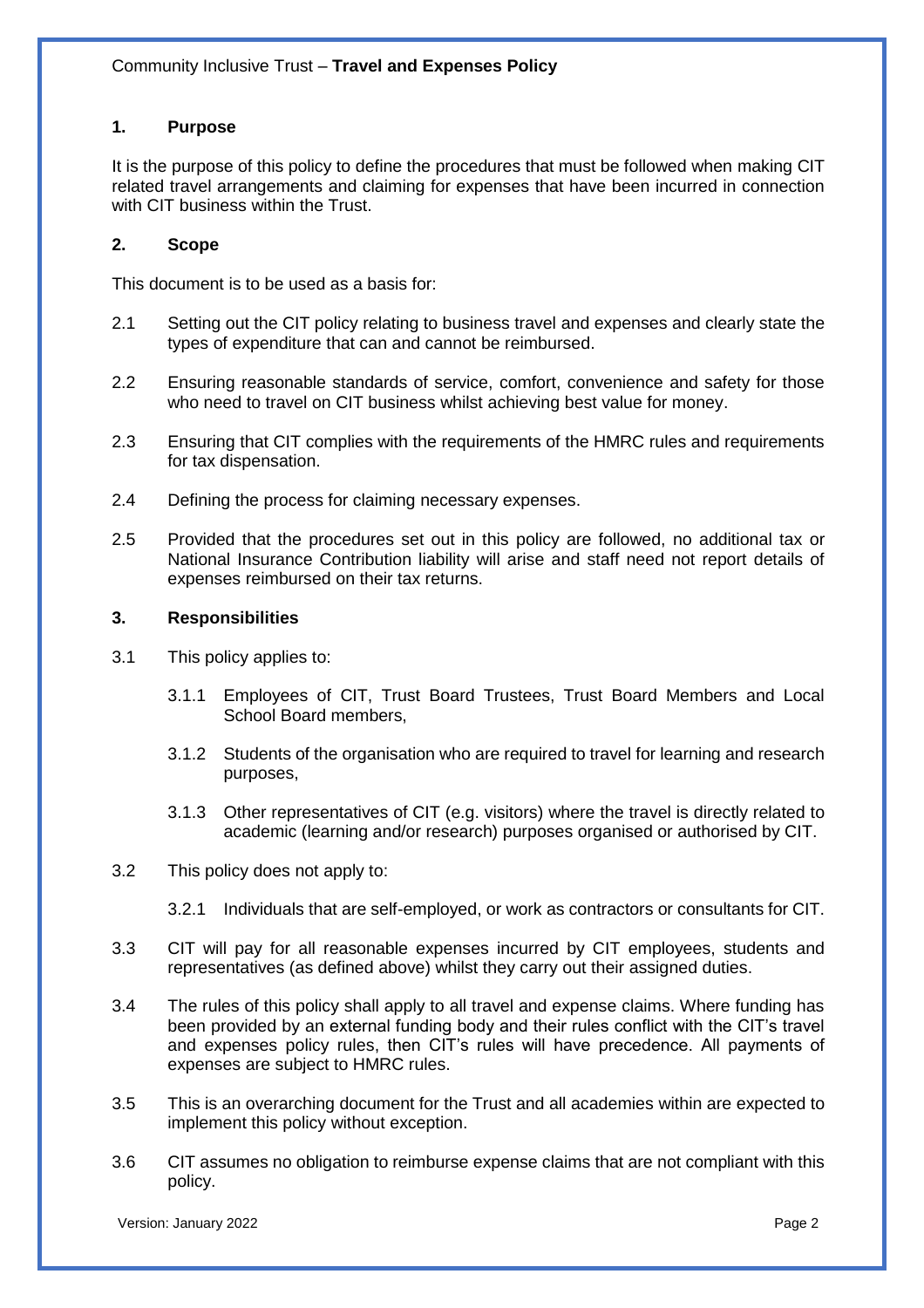# **4. Making Business Travel Arrangements**

- 4.1 Each academy has different structures in place for organising and booking travel which should be used, e.g. some academies have administrators booking all travel, whilst others allow staff to book their own travel.
- 4.2 It is mandatory that travellers must notify CIT of all overseas travel by completing the Travel Log prior to their travel date.
- 4.3 Travellers must also comply with any local rules issued by their own academy regarding pre-trip approval. The departmental budget holder may reserve the right to refuse reimbursement of travel and subsistence claims if travellers have not sought and received the budget holder's permission to incur those expenses.
- 4.4 Where possible, employees should consider whether it is NECESSARY to travel, or whether alternatives can be utilised for meetings and therefore reduce travel and expenses claims, e.g. Microsoft Teams/Zoom meetings, etc.

#### **5. Travel Insurance and Risk Management**

- 5.1 The number of business trips undertaken by CIT employees and students is increasing. Travelling overseas, in particular, can present increased risks to travellers' health, safety and security due to the unfamiliar environment – risks may include exposure to hostile political situations, disease, travel accidents, opportunistic crime, etc.
- 5.2 CIT has a duty of care to its travellers under the Health and Safety at Work Act and must ensure that it has appropriate processes in place to manage any reasonably foreseeable risks.
- 5.3 Travellers must be able to assess these risks prior to travel and make judgements about whether there may be a need to change their plans.

#### **6. Driving Cars, Vans, Motorbikes, Minibuses, etc.**

- 6.1 To drive on CIT business you must first register as an Authorised Driver. This applies to everyone who wishes to:
	- 6.1.1 Drive CIT owned or leased vehicles.
	- 6.1.2 Hire vehicles for CIT business both in the UK and overseas.
	- 6.1.3 Use their own private vehicle(s) for CIT business.
- 6.2 Each school within CIT retains a list of all authorised drivers and CIT has insurance cover for any authorised driver.
- 6.3 Drivers using their own private vehicle on CIT business must ensure they have a business use extension on their own personal motor insurance policy, as they are not covered under CIT's insurance policy. The mileage allowance paid by CIT includes all actual and incidental costs involved in running a vehicle, including an element for motor insurance.
- 6.4 It is the driver's responsibility to ensure they comply with DVLA regulations and only drive a category of vehicle that is included on their driving licence and are fully insured.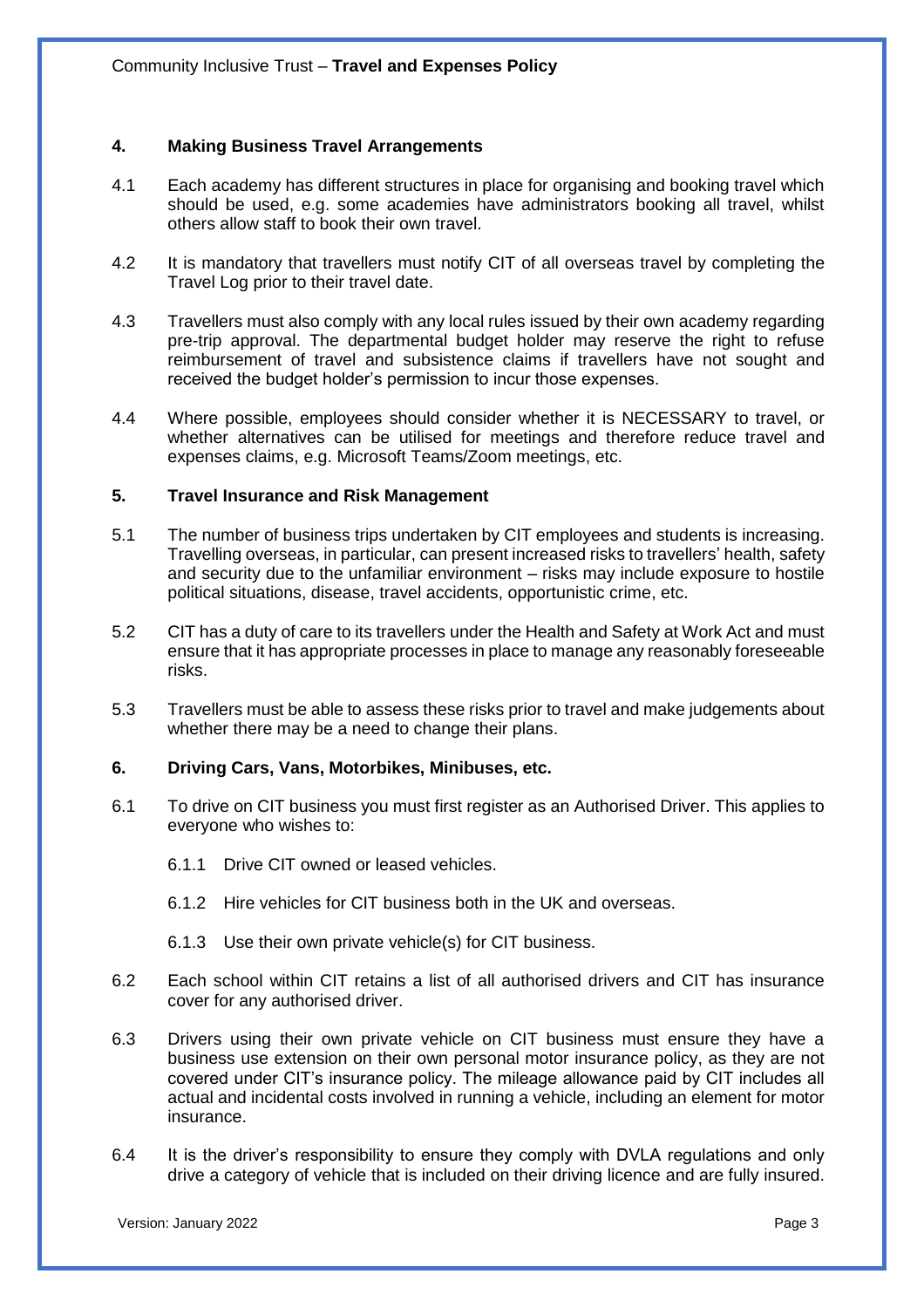No claims for speeding or parking fines will be payable by CIT to any employee regardless of the vehicle used. CIT will not accept any liability for any traveller illegally using their own or other vehicle. CIT will pursue disciplinary and legal action against said person. For further information, the traveller should see the DVLA website.

# **7. Approved Methods of Booking Travel**

- 7.1 When booking travel, the traveller should use their common sense and remember that the objective is to get to their destination in the most expedient, but cost-effective way possible, whilst having regard for personal safety and the impact on the environment.
- 7.2 Before making any bookings, the traveller must check and make sure that the budget holder will approve the trip and the trip arrangements comply with this policy/guidance.
- 7.3 Combined business and personal travel is only acceptable where the traveller meets all of the costs relating to the "personal" element of the trip. For example; some staff whilst attending an overseas conference may wish to extend the trip to include a holiday.
- 7.4 Business trips must not be planned solely for the purpose of facilitating personal travel. Private travel insurance must be taken out to cover the personal element of the journey.
- 7.5 Employees cannot claim for commuting from their home to their normal place of work.

# **8. Travel Rules – Air, Rail and Sea**

- 8.1 Flights (UK Internal):
	- 8.1.1 Internal flights are classed as those within the United Kingdom.
	- 8.1.2 They are only permitted if they are cheaper than the railways or driving equivalent.
	- 8.1.3 Anyone making claims must have a full VAT receipt.

# 8.2 Flights (Overseas):

- 8.2.1 Economy flights should be used at all times with the following exceptions.
- 8.2.2 Premium Economy may be permitted, but only if:

8.2.2.1 Prior authorisation has been signed off by both the CEO and CFO, 8.2.2.2 Flights are over 10 hours (one way).

- 8.2.3 Business Class may be permitted but only if:
	- 8.2.3.1 Prior authorisation has been signed off by the Trust Board,
	- 8.2.3.2 Flights are over 10 hours (one way),
	- 8.2.3.3 The person(s) flying Business Class covers the difference in cost between the price of the Business Class ticket and that of a Premium Economy Ticket. If a Premium Economy ticket is not available on the flight, then the difference in cost between the price of the Business Class ticket and that of an Economy Ticket.
- 8.2.4 First Class flights are not allowed under any circumstances.

Version: January 2022 **Page 4**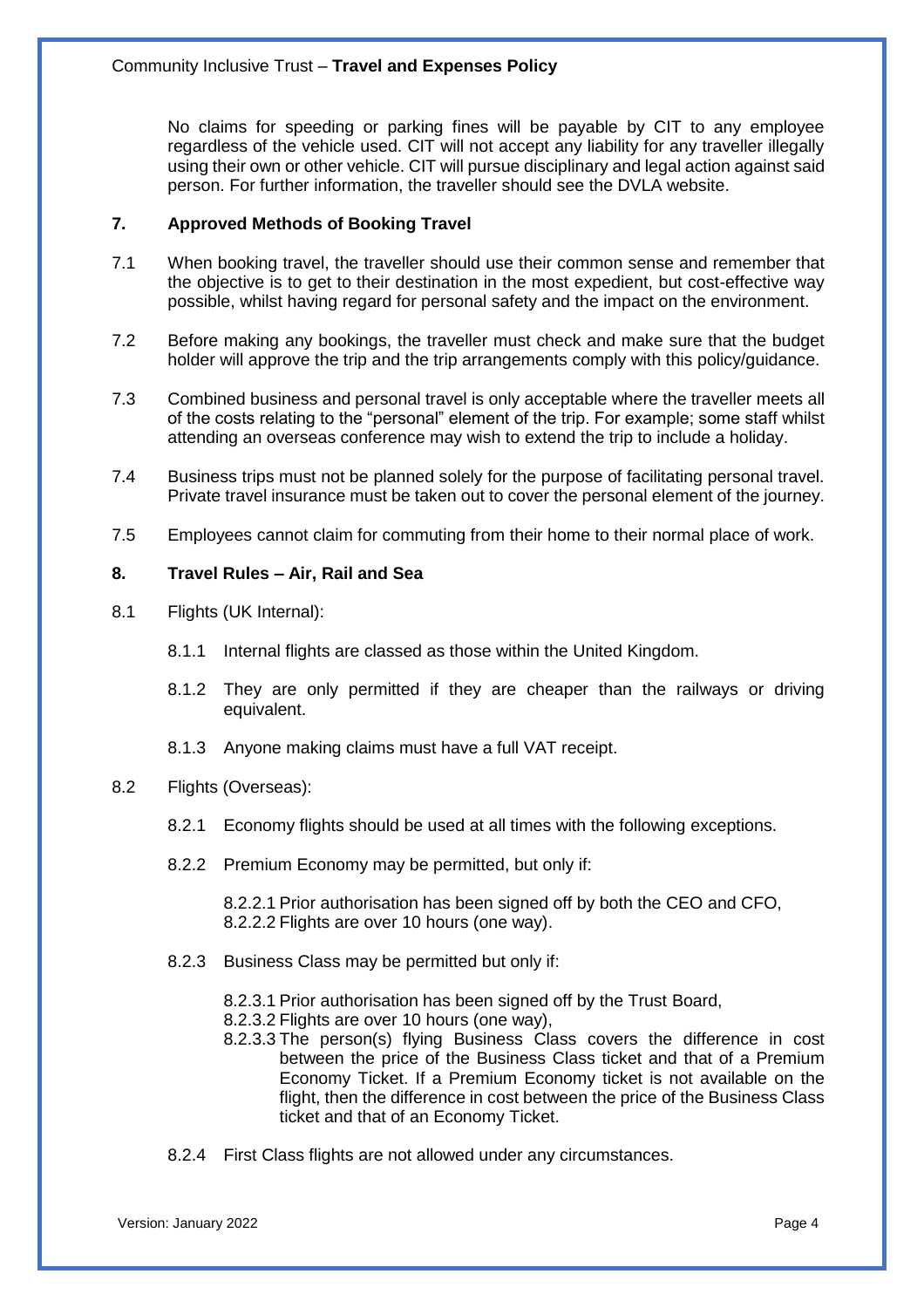- 8.2.5 Anyone making claims must have a full VAT receipt.
- 8.3 Flight upgrades at CIT's expense are not permitted and claims will not be reimbursed. Should travellers upgrade then any and all additional costs will be at the traveller's expense.
- 8.4 Baggage charges. The correct number should be added during the flight booking process. If you are required to transport CIT equipment, then checks should be made regarding shipping in advance wherever practical and time permitting if this a more cost effective method of transport. Exceptions to the above may be considered in exceptional circumstances and a business case should be submitted to the CFO and CEO for approval.
- 8.5 Excess baggage charges at check-in will be at the traveller's expense and will not be reimbursed under any circumstances. The traveller should weigh their luggage prior to check-in to ensure that they are within the airline's weight allowance.
- 8.6 Seat reservations should be made at the time of booking. Any excess fees will not be reimbursed.
- 8.7 Rail Travel (UK):
	- 8.7.1 Standard class must be used at all time. Travellers should endeavour to book as far in advance as possible to get the cheapest rate. Note tickets are released 12 weeks prior to departure.
	- 8.7.2 First Class may be permitted, but only if:
		- 8.7.2.1 It is cheaper or the same price as a standard class ticket.
		- 8.7.2.2 Prior authorisation has been signed off by both the CEO and CFO.
		- 8.7.2.3 The person(s) travelling first class covers the difference in cost between the price of the First Class ticket and that of a Standard Ticket.
- 8.8 Rail Travel (Overseas):
	- 8.8.1 If rail travel has to be organised whilst overseas, then the traveller should pay for this locally using a CIT charge card (if held).
	- 8.8.2 If the traveller does not hold a CIT charge card then they are expected to submit a claim for actual expense incurred including receipts.
	- 8.8.3 Standard (second) class is the maximum payable. While the Trust does not expect staff to travel third class, it will not cover any claims for first class unless it can be unequivocally proven that the first class ticket would have been the same price or cheaper than the second class ticket for the same journey.
- 8.9 Travel cards e.g. Oyster cards, rail cards, may be purchased where it is more economical than purchasing individual tickets. Please submit a claim for actual expense incurred with full VAT receipts and proof that the rail/travel card is cheaper.
- 8.10 Claims for use of a personal travel card on CIT business will only be reimbursed where the cost of the business journey can be split out and evidenced by a receipt.
- 8.11 Claims for annual rail card purchases will only be reimbursed where the annual savings made on business journeys outweigh the cost of the rail card. A claim should be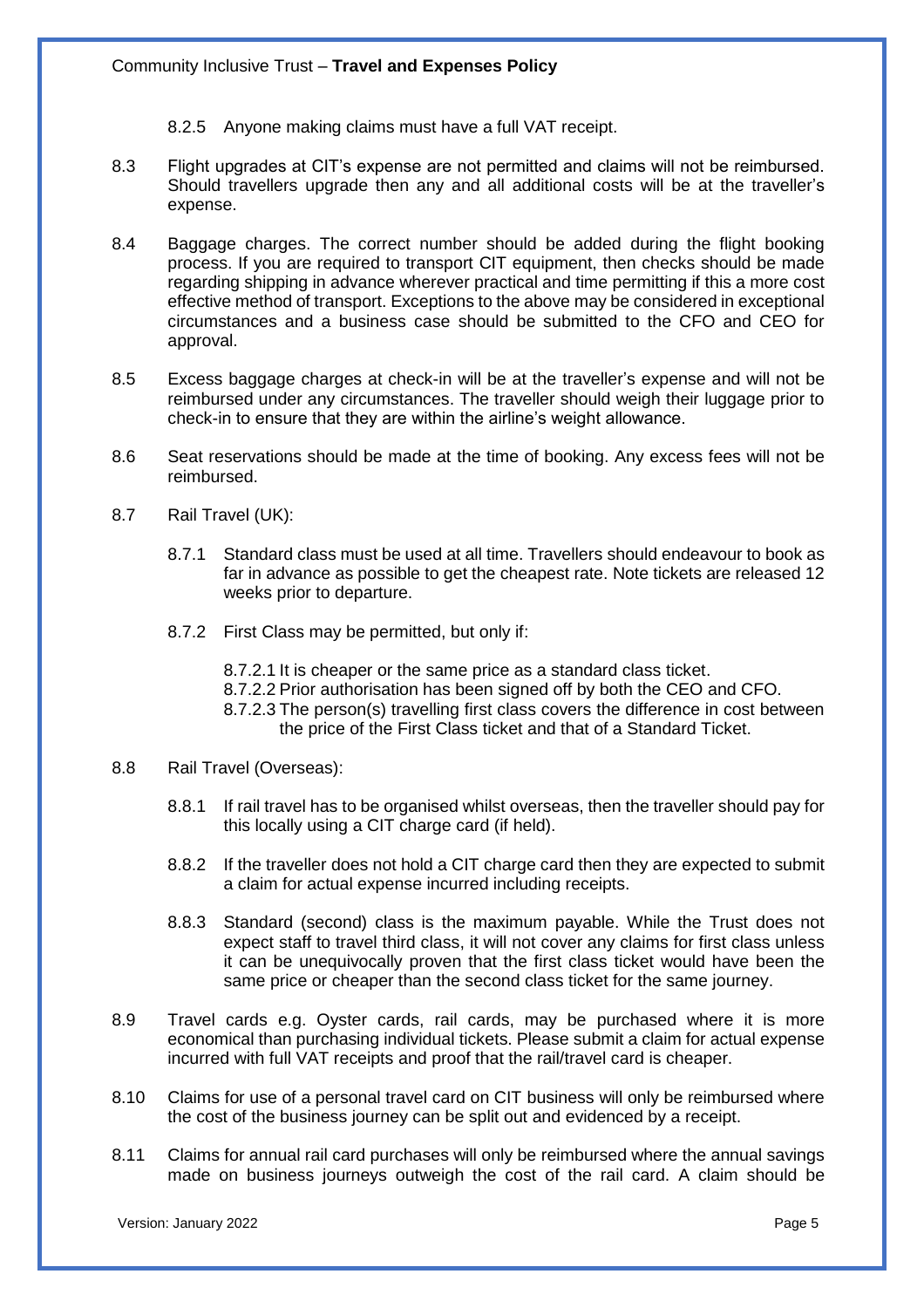submitted for the cost of the railcard and a record of savings must be kept for audit purposes.

- 8.12 Where a train operator offers Wi-Fi this will be reimbursed where it is used for CIT business purposes, provided proof of use for said purpose and cost, with a receipt where possible, can be proven.
- 8.13 It may be proven that ferry travel is a more cost effective and better option than flying. If this is the case, then travel must be booked in advance. Claims must be submitted using the claims form and have all relevant VAT receipts with them.
- 8.14 Standard class travel will be reimbursed with a valid claim. A traveller may upgrade to business class provided that they cover the difference in price between the business class and standard class ticket unless it can be proven that there is no difference in price.
- 8.15 It should be noted that random checks will be carried out on travel expense claims and if a traveller is found to have not obtained the best value for money for their journey, not have the correct authorisation, not have submitted the correct forms and receipts then it may lead to the traveller's claim being rejected and in extreme cases disciplinary action.

#### **9. Travel Rules – Road Travel**

- 9.1 For business journeys the traveller must ensure that they have insurance that covers business travel on their car. The Trust does not cover the increased insurance premium for the traveller as a separate claim, as this is covered within the mileage rate paid stated in section 9.4.
- 9.2 For all business mileage the Mileage Claim Form should be used. This can be found in the following location: CIT Share (T:) – CIT General Documentation – Forms.
- 9.3 All mileage claims must be submitted to the relevant School Operations Manager if the employee works in a school, or the Central Finance Team for Central Support Hub employees. A fuel VAT receipt must accompany all claims.
- 9.4 Business mileage is claimable at £0.45 per mile for a car for the first 10,000 miles and £0.25 per mile for every mile thereafter and £0.24 per mile for a motorcycle. Car users can claim an additional £0.05 per mile per passenger up to a maximum of 4 passengers. The same applies for petrol, diesel, electric or hybrid vehicles. Any passengers being claimed for must be employees of the Trust and have been authorised to travel. Wherever possible travellers should car share as this will reduce the cost to the Trust.
- 9.5 Should a hire car be required where it has been proven that it will be more cost effective than using the traveller's own vehicle then they must use a reputable supplier. The standard class of hire vehicle is a 1.6 litre mid-size vehicle or smaller. Larger vehicles or MPVs should only be hired to accommodate four or more people plus equipment, etc. and provided that it has been authorised in advance by both the CEO and CFO. The hire of sports, convertibles and luxury executive cars is strictly prohibited.
- 9.6 If a hire car is used then the traveller must refuel the vehicle to the original level or any refuelling fee that is incurred by CIT will be passed directly on to the traveller.
- 9.7 Where practicable when hiring a vehicle when travelling overseas, book the vehicle prior to the business trip using a reputable supplier. If car hire has to be organised whilst overseas, then the traveller should pay for this locally using a CIT charge card (if held).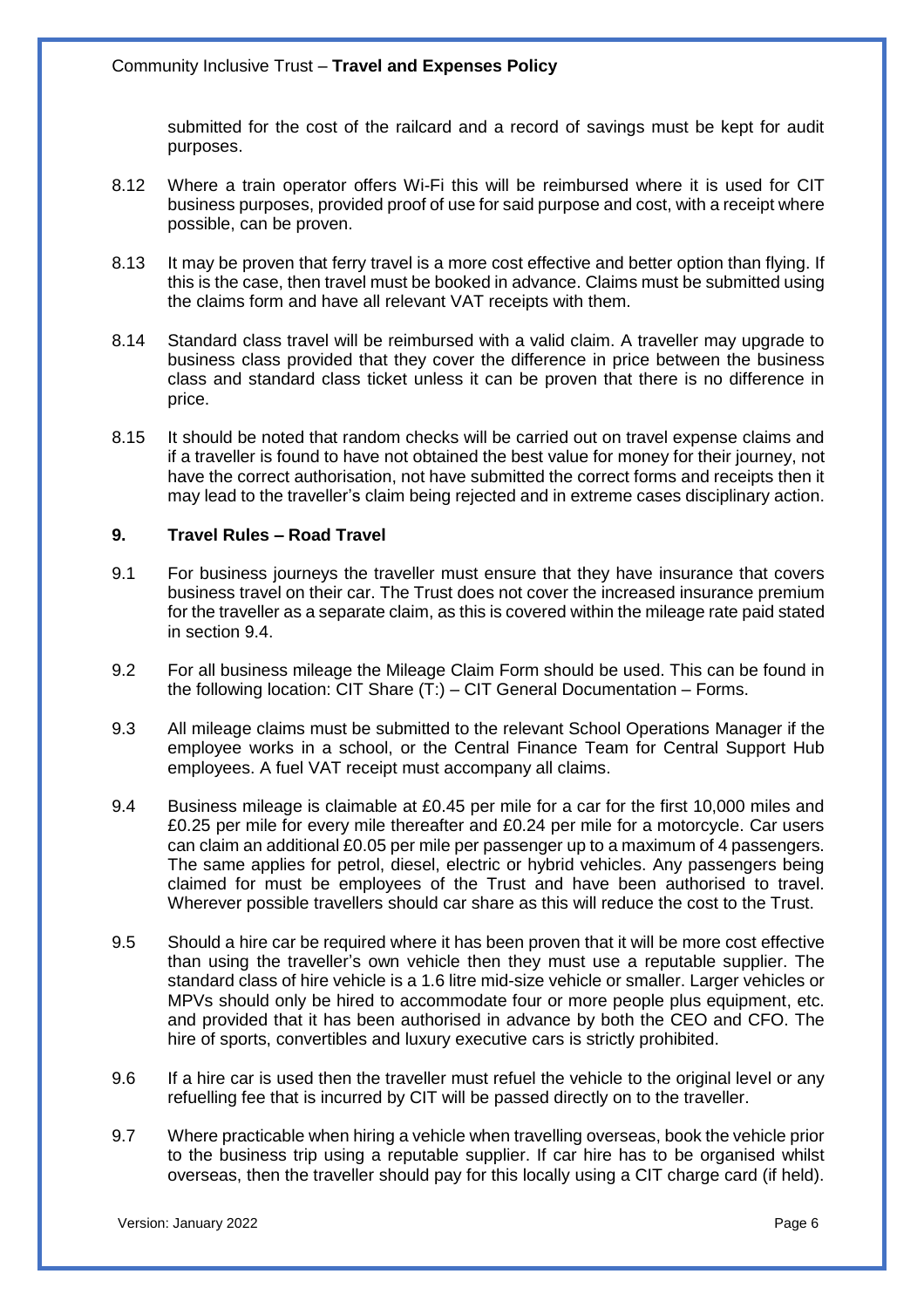Otherwise a claim for actual expense must be submitted including all receipts.

- 9.8 Parking charges, tolls and Congestion Zone charges must be claimed using the relevant claim form and be accompanied by a valid VAT receipt where possible or by proof of purchase if a receipt is not available.
- 9.9 Fines for parking, tolls and Congestion Zone charges etc. will not be reimbursed under any circumstance.
- 9.10 When travelling, please use public transport wherever possible. Petty cash may be used to pay for taxis up to a value of £20 for a round trip or £10 each way where different firms are used, but a valid VAT receipt must be submitted on completion of travel or the petty cash used will have to be refunded by the traveller.
- 9.11 Taxis must not be used where the trip distance exceeds 10 miles unless it can be demonstrated that it is the best value option or exceptional circumstances apply, e.g. staff working usually late (after midnight) or travelling back late from a CIT business trip. These may be reimbursed at the discretion of the CFO.
- 9.12 Claims for chauffeur driven cars will not be reimbursed under any circumstance.
- 9.13 For large groups of business travellers it may be a cost effective alternative to hire a coach. A business case must be submitted and approved in advance of travel by both the CEO and CFO and all receipts must be submitted with the claim.

#### **10. Accommodation**

- 10.1 All accommodation (hotels, B&Bs, guesthouses) should be booked in advance and should represent the best value for money that can be met while meeting the basic requirements of a safe and comfortable stay.
- 10.2 The maximum overnight costs per traveller is:

10.2.1 Central London - £150.00 per night including breakfast.

10.2.2 Rest of UK - £100.00 per night including breakfast.

- 10.3 In exceptional circumstances more expensive accommodation may be permitted, provided it is approved in advance by both the CEO and CFO.
- 10.4 If the traveller is staying room only, they may claim the cost of breakfast provided the room and meal do not exceed the limits set above.
- 10.5 It is expected that most hotels would provide Wi-Fi free of charge. However, should there be a charge for the use of Wi-Fi this will be reimbursed where it is used for CIT business purposes. Please pay using a CIT charge card (if held) or submit a claim for actual expense incurred which must include a valid receipt.
- 10.6 Overseas accommodation should be booked in advance of travel to ensure the most cost effective deal available.
- 10.7 Gyms, spas, minibars, cable TV, Sky TV, pay per view movies, pay per view sports and room upgrades will not be reimbursed.
- 10.8 If the traveller stays with family or friends instead of using hotels, B&Bs and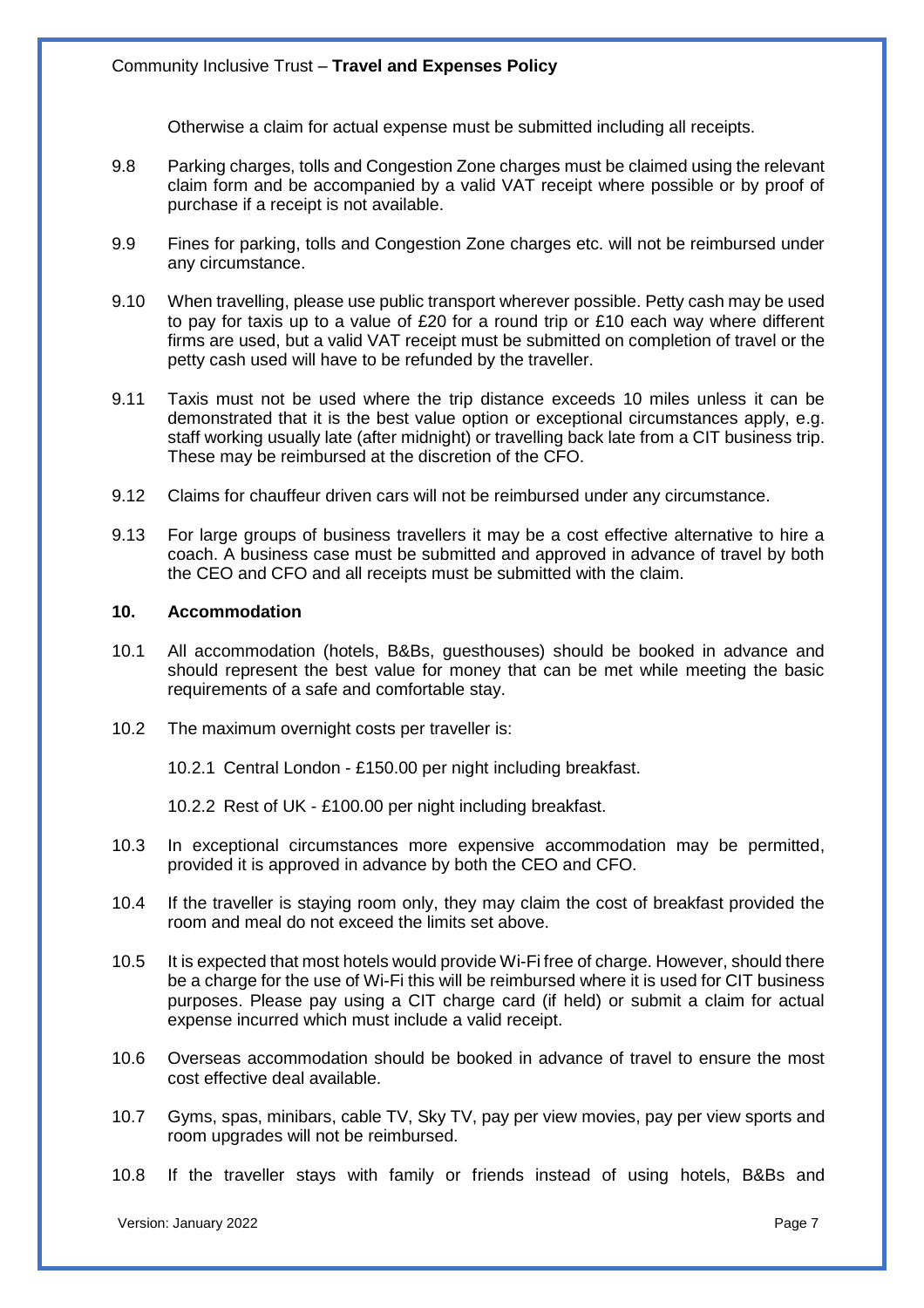guesthouses, then the traveller can claim for a gift and meals in recognition of the hospitality up to £50 per night provided it has been approved in advance and the claim is accompanied by a valid VAT receipt.

# **11. Meals**

- 11.1 The cost of a non-alcoholic drink and meal may be claimed if a business trip takes you away from your normal place of work (which also includes any CIT school, LEARN Teaching Centre, or the Central Support Hub) for a period of more than 3 hours, but does not involve an overnight stay. Please submit a claim for actual expenses incurred which should be within the maximum limits below as CIT will only cover actual expenses incurred. If multiple meals are claimed for, an underspend on one cannot be added to another meal. All claims must be accompanied by a valid VAT receipt:
	- 11.1.1 Breakfast £10.00 per person.
	- 11.1.2 Lunch £15.00 per person.
	- 11.1.3 Dinner £20.00 per person.
- 11.2 If your claim exceeds the above limits CIT will pay up to the maximum limit only.
- 11.3 Additional claims for meals/food will not be reimbursed if you are staying away overnight and your accommodation rate includes the cost of breakfast/dinner, etc.
- 11.4 CIT will not cover the cost of any alcoholic beverages.

# **12. Other Expenses**

- 12.1 Claims for travel insurance will not be reimbursed as all business travellers are covered by the CIT business travel insurance.
- 12.2 Claims for visas will be reimbursed where the visa or vaccination is required specifically for a business trip.
- 12.3 Whilst modest hospitality is an accepted courtesy of a business relationship, CIT employees should avoid a situation whereby giving/accepting the hospitality may be deemed to have influenced a business decision or lead to allegations of a conflict of interest. All hospitality should be approved in advance.
- 12.4 Invitations to/from modest corporate entertainment events may be accepted if there is a clear benefit to CIT, i.e. it will further important business development opportunities or business relationships. These must be approved in advance.

# **13. Events, Schemes, Cancellations, Compensation and Refunds**

- 13.1 Business Trips This is an event or meeting where a business discussion is taking place. It is recommended that the maximum payable is £50 per head (including the cost of any drinks). In exceptional circumstances, the limit may be exceeded, subject to obtaining prior written approval from the budget holder/Head of School or Department.
	- 13.1.1 The name of each guest must be declared on the claim form to satisfy HMRC rules.
- 13.2 Gifts to staff It is not acceptable to purchase any gifts for birthdays, weddings, funerals,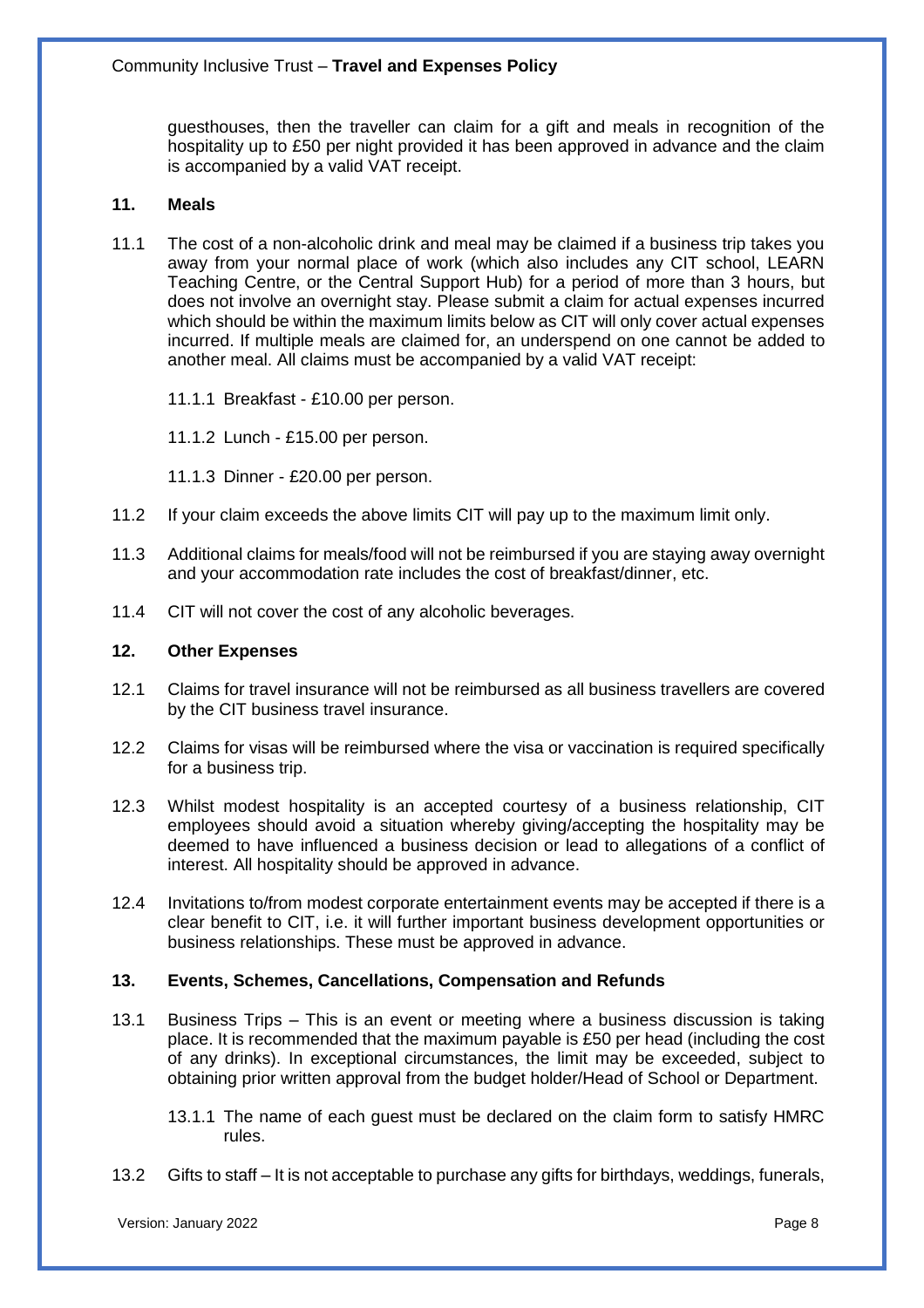retirement etc. from school or Trust funds.

- 13.2.1 The CIT Gifts and Hospitality Policy provides clear guidelines on accepting gifts and hospitality.
- 13.3 Staff events There are many types of staff events, e.g. Christmas parties, team building events, away days. The use of CIT funds for work-related events, e.g. team building, away days is appropriate, but the amounts spent should not be excessive and should be held using CIT facilities wherever possible. This should be approved as part of the usual finance procedures as per the Finance Policy. It is not appropriate to use CIT funds to pay for staff parties, e.g. Christmas.
	- 13.3.1 All staff events must be approved in advance and all expenses must have valid VAT receipts.
- 13.4 Loyalty Schemes Membership of any rail, air or hotel loyalty programme must not influence the traveller's selection of booking agent, airline, rail operator, hotel or room type. Any points accumulated by the traveller as a result of booking business travel should be used to offset the cost of future business journeys only. Please note CIT will not reimburse the fees for frequent traveller membership schemes.
- 13.5 Where it is no longer possible to take a business trip the traveller is responsible for notifying the supplier. This should be done as soon as possible to avoid cancellation charges. CIT will not reimburse cancellation charges unless in exceptional circumstances.
- 13.6 Refunds Unused tickets must never be destroyed as refunds are usually possible (subject to the type of ticket purchased and any ticket rules/restrictions). The money for a refund should be paid back to the traveller if they have paid for it, or to CIT if a claim has already been made or a CIT charge card was used.
- 13.7 Compensation Train operators and airlines usually compensate passengers for significant delays. The compensation amount will depend upon the length of the delay. Information about the amounts payable can be found on the operator's website.
	- 13.7.1 Where the trip has been arranged directly and paid for by a CIT charge card, the traveller will need to apply for the compensation and the refund must be credited to the card used.
	- 13.7.2 Where the trip has been paid for by the traveller regardless of if a claim has been submitted or not, then the traveller should consider if the compensation should go back to the Trust as the trip was made for CIT business.
- 13.8 Employees of CIT should book all travel and accommodation through reputable suppliers, subject to any permitted exceptions. Staff who travel a significant amount should request a CIT charge card. Staff should claim expenses only as a last resort.
- 13.9 CIT will only reimburse the actual cost of expenses incurred wholly, exclusively and necessarily in the performance of the duties of employment.

# **14. Expense Forms, Deadlines and Authorisation**

14.1 If a person needs to claim expenses then they should complete a separate form for each academy that the expense was associated to. If the expense is for multiple sites then one claim can be made directly to the Central Finance team who will apportion the claim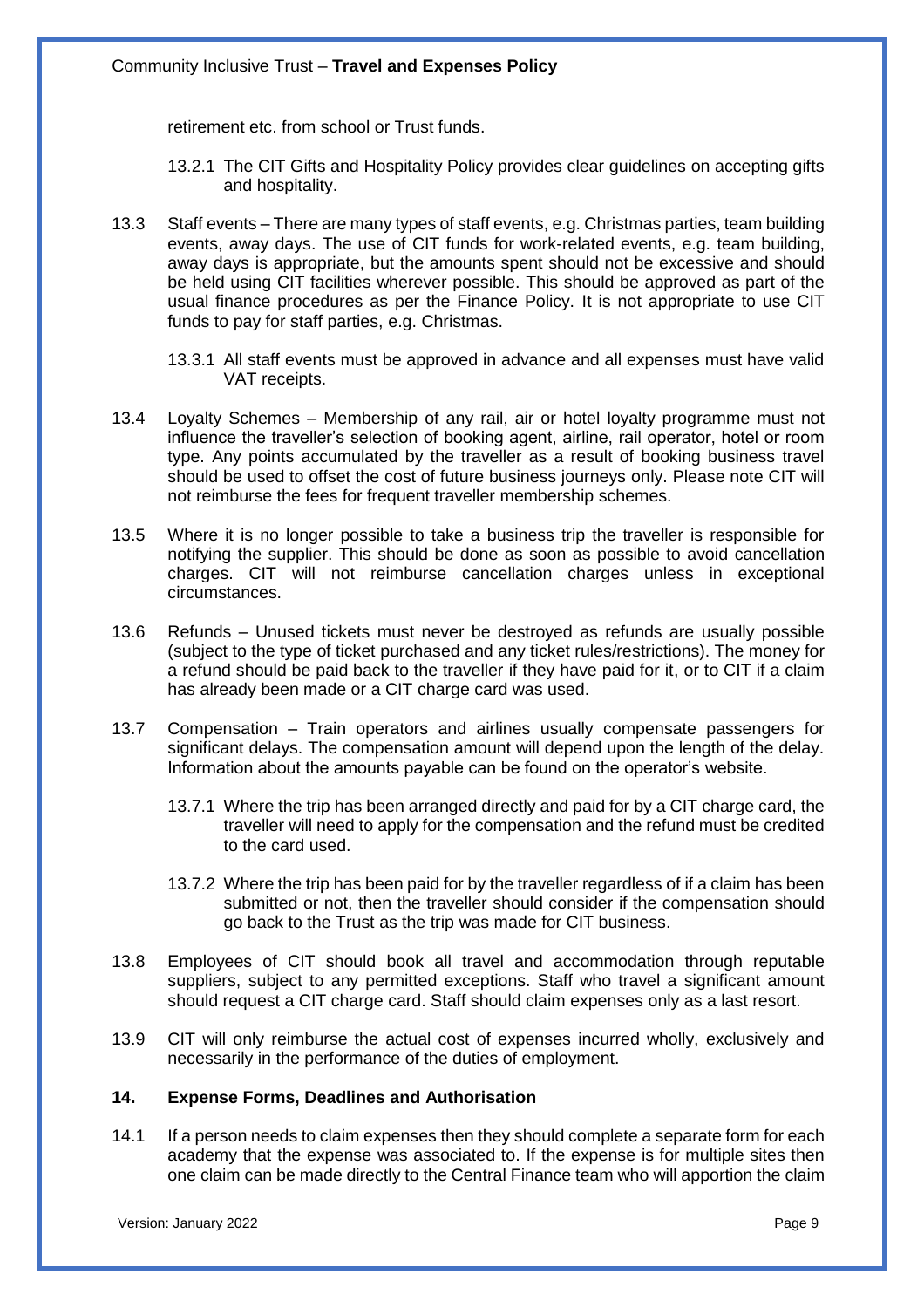appropriately.

- 14.2 Please complete your expense claim form clearly and correctly. Incomplete or unclear expense claim forms will be returned for re-submission.
- 14.3 All claims must be signed by the claimant. Unsigned forms or forms signed by someone other than the claimant will be returned for re-submission.
- 14.4 The form with receipts firmly attached (or attached in a separate sealed envelope if there are multiple receipts) should be submitted for approval by your line manager who certifies the expense forms.
- 14.5 Head Teachers' and the Executive Head Teachers' claim forms will be approved by the School Operations Manager in line with the budget for the site in question.
- 14.6 Staff must submit expense claims within 6 weeks of the expense being incurred. Any claims submitted after this deadline may not be reimbursed and have to be additionally authorised by both the CEO and CFO.
- 14.7 Expense forms cannot be self-authorised. Expense claims should be authorised by a more senior person (with the exception of the Head Teacher/Executive Head Teacher whose claim can be approved by the School Operations Manager for the appropriate school). This is usually the school's Head or the line manager for persons employed in the Central Support Hub. All claims for the CEO should be authorised by the Chair of the Trust Board. The authorisation confirms:
	- 14.7.1 Any journey taken was authorised,
	- 14.7.2 Expenses were properly and necessarily incurred on CIT business.
- 14.8 When an employee incurs costs in a foreign currency, not GBP, then they should record the currency amount and the sterling amount. The employee should use the actual exchange rate obtained (supported by bank/credit card statement or Bureau de Change receipt) to convert the currency to GBP.
- 14.9 All items included on an expense claim form must be supported by a valid VAT receipt. A valid VAT receipt should, wherever possible, include:
	- 14.9.1 Vendor address and/or name,
	- 14.9.2 Breakdown of items (+ VAT breakdown if applicable),
	- 14.9.3 Date of transaction,
	- 14.9.4 VAT registration number (if applicable).
	- 14.9.5 Total amount due.
- 14.10 Please note, credit and debit card transaction receipts (i.e. from handheld PDQ or "chip & pin" machines) are not considered valid receipts. Photocopied receipts or photographic evidence of purchases are not acceptable. Printouts of online bookings with full details and costs of items purchased can be submitted.
- 14.11 In circumstances where a printed receipt is not available, handwritten receipts produced by the vendor are permitted, but should be on headed paper or stamped clearly stating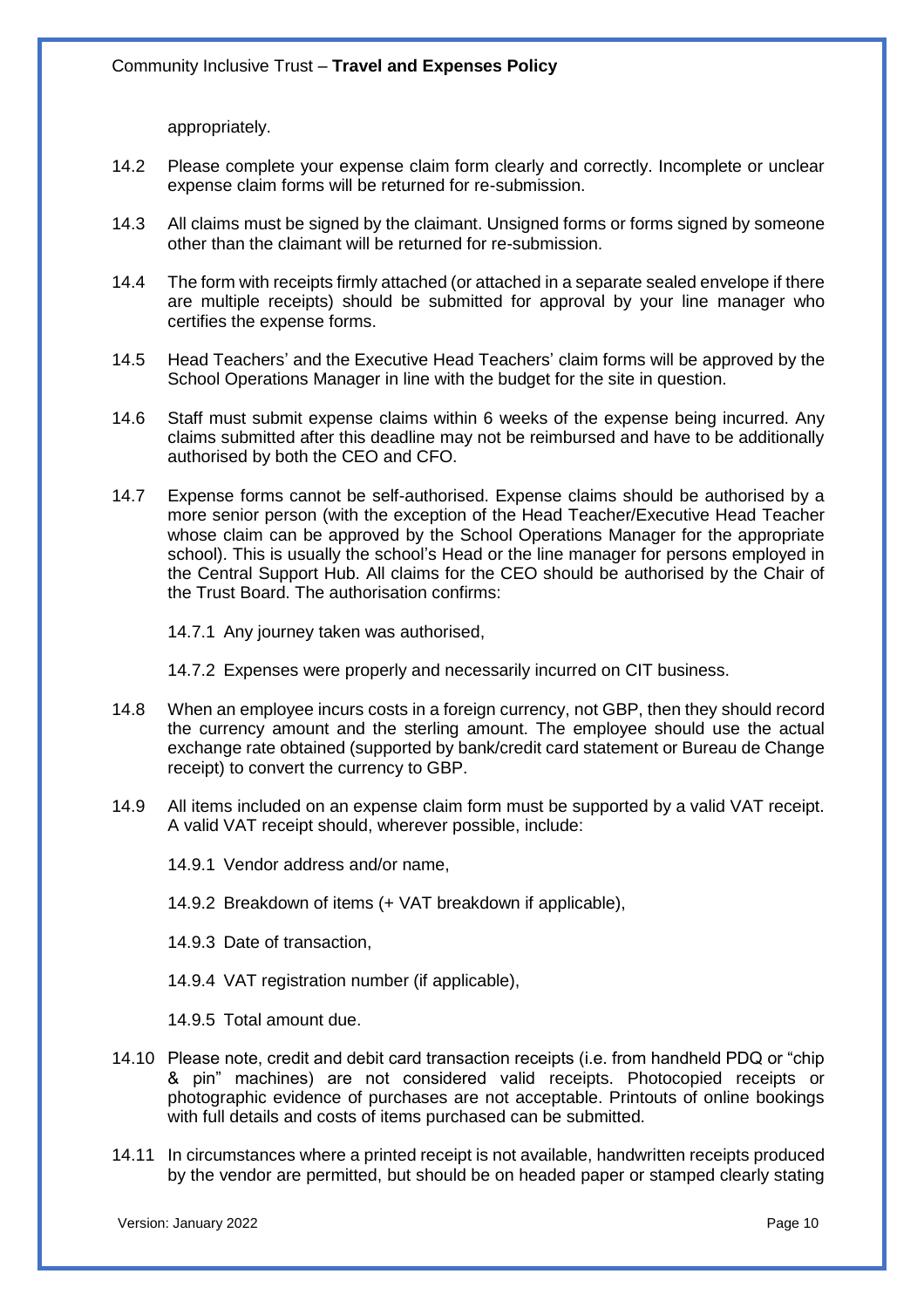the supplier details, date of transaction and a detailed list of purchased items.

14.12 Expenses are normally paid monthly once the authorised claim has been received.

## **15. Travel Time – Temporary Workplace(s)**

- 15.1 When working at other locations (not usual designated workplace) staff are expected to leave for work at their usual time and arrive at their destination thereafter, e.g. if it takes 20 minutes to travel and your workplace is Grantham and you leave at 8.10 am for an 8.30 am start, you would leave at 8.10am and arrive at your destination at the time taken to travel.
- 15.2 Senior staff are expected to arrive at work at their usual time regardless of travel time.

## **16. Members, Trustees and Governors' Expenses**

16.1 Members, Trustees and Governors can claim up to £40 for valid travel and necessary expenses (per meeting). Any claims over £40 will be taken to the Trust Board for consideration.

#### **17. External References**

17.1 Mileage Claim Form. Located on the Trust's server ("T" drive) in the Forms folder within the General Documentation folder.

#### **18. Mileage Between Sites Within CIT**

- 18.1 On the second page of the Mileage Claim Form there is a grid that shows the agreed mileage between all sites within the Community Inclusive Trust for both single and return journeys. This should be used wherever possible. It also has distances to the Lincolnshire County Council site and the NEC at Birmingham. As the Trust grows the mileage grid will grow with it.
- 18.2 Any mileage over and above the stated mileage should be explained as soon as a claim is made. If reasons are deemed to be invalid, claim forms will be returned for resubmission.

#### **19. How to Claim – Examples**

- 19.1 The person lives in Barkston and normally commutes to Ambergate Sports College (AMB).
	- 19.1.1 Their home in Barkston to AMB is 8 miles.
	- 19.1.2 AMB to The Priory Special School (PRI) is 32.4 miles.
	- 19.1.3 PRI back to their home is 35 miles.

19.1.4 The person travels from their home in Barkston to AMB. This is their normal commute and cannot be claimed, even if there is a diversion due to road works or accidents, etc.

19.1.5 The person travels from their home in Barkston to PRI in the morning, then PRI to AMB in the afternoon and finally home to Barkston. They can claim 32.4 miles for the journey to PRI in the morning (as again this is the shorter distance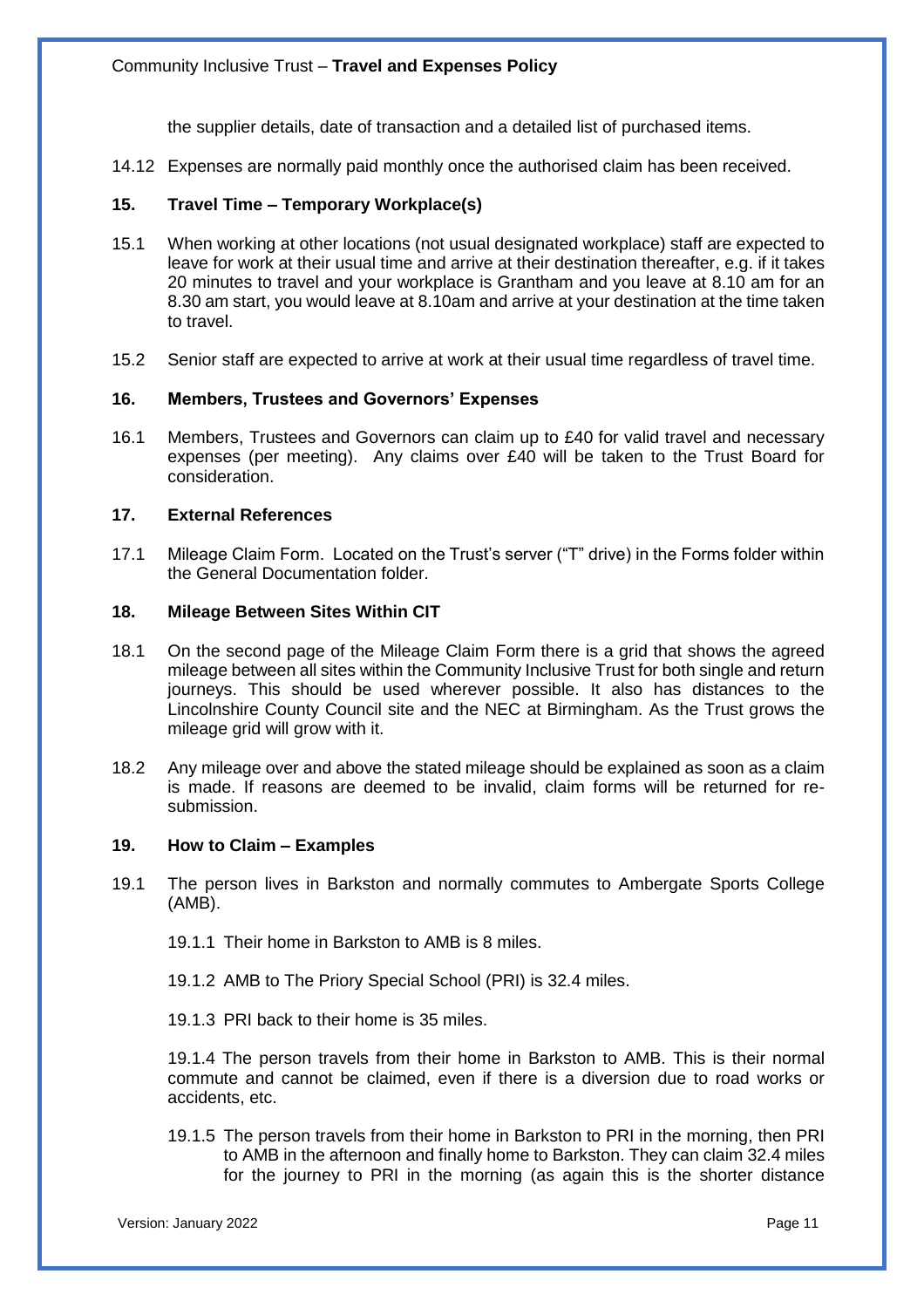between their home and the school or both schools) and PRI to AMB (32.4 miles), total of 64.8 miles, but they cannot claim for the AMB to Barkston part of the journey as it is their normal commute.

- 19.1.6 If you are working from home on a particular day, and then have to visit somewhere as part of your employed role that isn't your usual work place, you are entitled to claim mileage. However, if the mileage that would be claimed is less than your usual commute, you would not be entitled to make a claim. The following are examples of how this would be calculated:
- 19.1.7 The person lives in Stamford and their normal commute is 30 miles to their usual place of work. They visit AMB school which is 28 miles from their home. They would not be entitled to claim mileage.
- 19.1.8 The person lives in Stamford and their normal commute is 30 miles to their usual place of work. They visit Chapel St. Leonards (CSL) which is 64.3 miles from their home and then return home after their visit. They would be eligible to claim 34.3 miles each way (which is the difference between the total journey each way and their usual commute distance).

#### **20. Where Do I Work?**

- 20.1 A person can only claim travel expenses which are necessary to have been undertaken in the course of their employment. A person cannot claim travel which is 'ordinary commuting'. This means travel from home to a usual place of work. A usual place of work is called a 'permanent' place of work. If this is unclear, Government guidelines state that a person works at multiple sites it is either:
	- 20.1.1 The place/site that a person spends the most time working at,
	- 20.1.2 The place that has been written into their contract as their place of work,
	- 20.1.3 Multiple places can be deemed as the permanent place of work, but have to be agreed in advance and noted in the person's contract.
- 20.2 Travel from home to a permanent workplace cannot be claimed, but travel from home to a temporary workplace can be claimed up to a maximum continuous period of 24 months, after which it is classed as your permanent place of work and cannot be claimed for as it is then deemed as your normal commute.
- 20.3 Travel to a visit e.g. another school from a temporary or permanent workplace can be claimed.
- 20.4 Travel from home to other schools may be allowable, provided it is further than the distance to the office.
- 20.5 If the person making the claim is unclear then they are advised to visit the below site <http://www.hmrc.gov.uk/manuals/eimanual/eim32202.htm> which gives guidance on the above.
- 20.6 You can claim the shorter of Home to Destination or Work to Destination.
- 20.7 HMRC says that the 'place of which an employee works is a permanent workplace if he or she attends it regularly for the performance of the duties of the employment'.